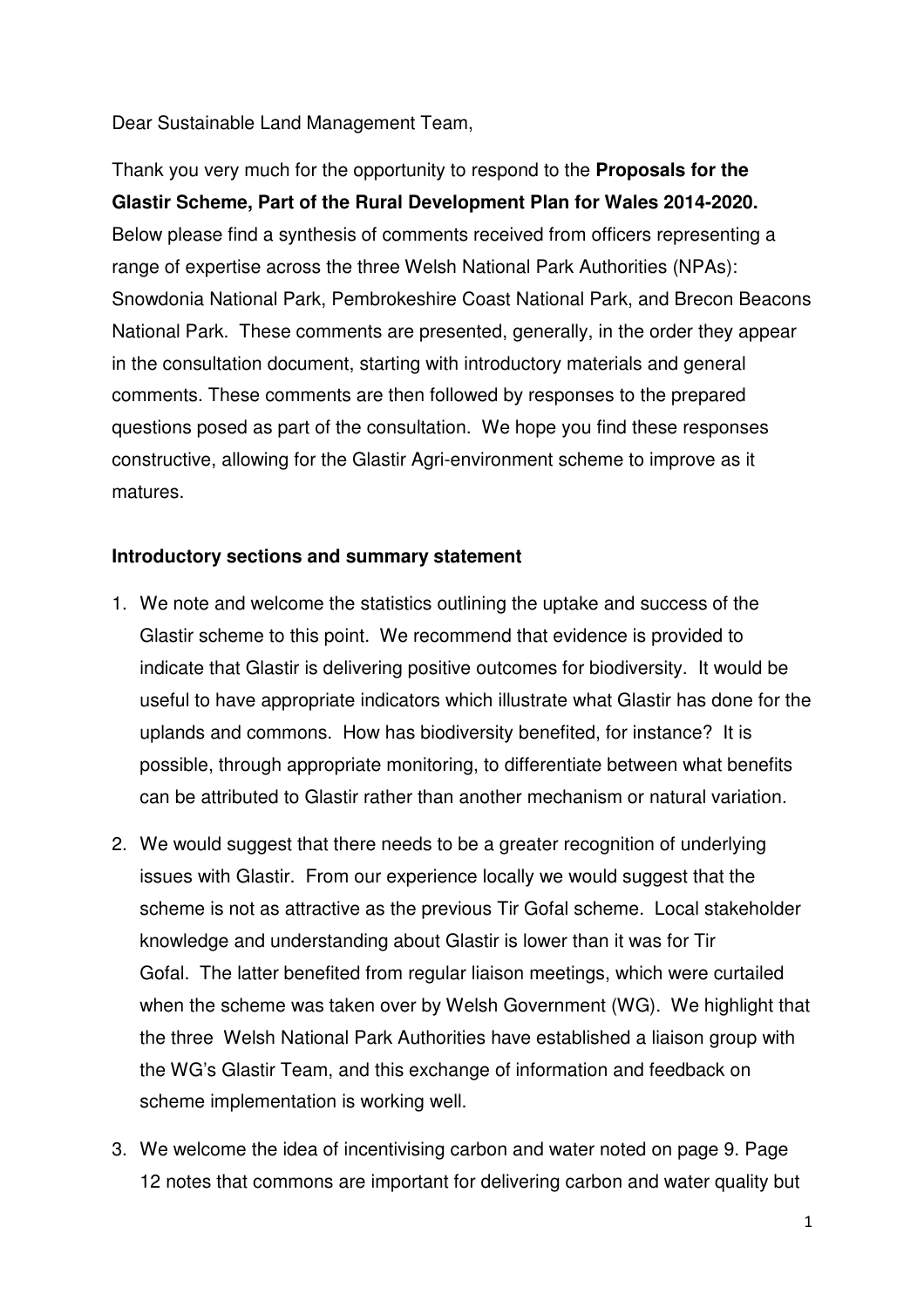this seems incongruous with the lack of support for areas above 400m following CAP reform recommendations.

- 4. We note that there have been issues with the system under Glastir Advanced in that the GIS layers did not take into account local expertise and were therefore incomplete, precluding many farmers from potentially beneficial schemes. The principle behind the mapping is good but needs to include more time in assembling and validating the underlying data sets.
- 5. We support Glastir Efficiency grants. The fact that there has been little take up/tailing off is disappointing, though. It would be beneficial to understand why this has occurred. Farmers may lack understanding of the benefits. Could micro hydro and solar options be included? We also note that the need for significant capital outlay is a factor contributing to poor uptake.
- 6. We would suggest guarding against further limiting the consultation process for woodland creation and by-pass other important habitats such as unclassified peatlands or grasslands which are important habitats in their own right under other WG initiatives and WBAP habitats. For Glastir Woodland Creation, we are concerned that sites that support existing habitats of principal importance to Wales (Section 42 Natural Environment and Rural Communities Act 2006), are already being planted up, which contradicts the aims and objectives of the Wales Biodiversity Partnership. Therefore any revision of the red/amber/green mapping needs to identify and safeguard these habitats.
- 7. Glastir schemes could usefully be designed to expand the area of wood pasture in Wales, as a happy medium between permanent pasture and semi-natural woodland.
- 8. Article 18 makes a good point, but we would be concerned if the damage is due to inappropriate use of natural resources and/or alterations to the environment that resulted in the damage (e.g., flooding due to land drainage).
- 9. We note that Common Land elements should include a management plan for the common as a prerequisite, and payment limits should be proportional to the size of the common, e.g., a minimum capital grant of £25k, and its complexity/prescriptions for desired outcomes. A larger common may require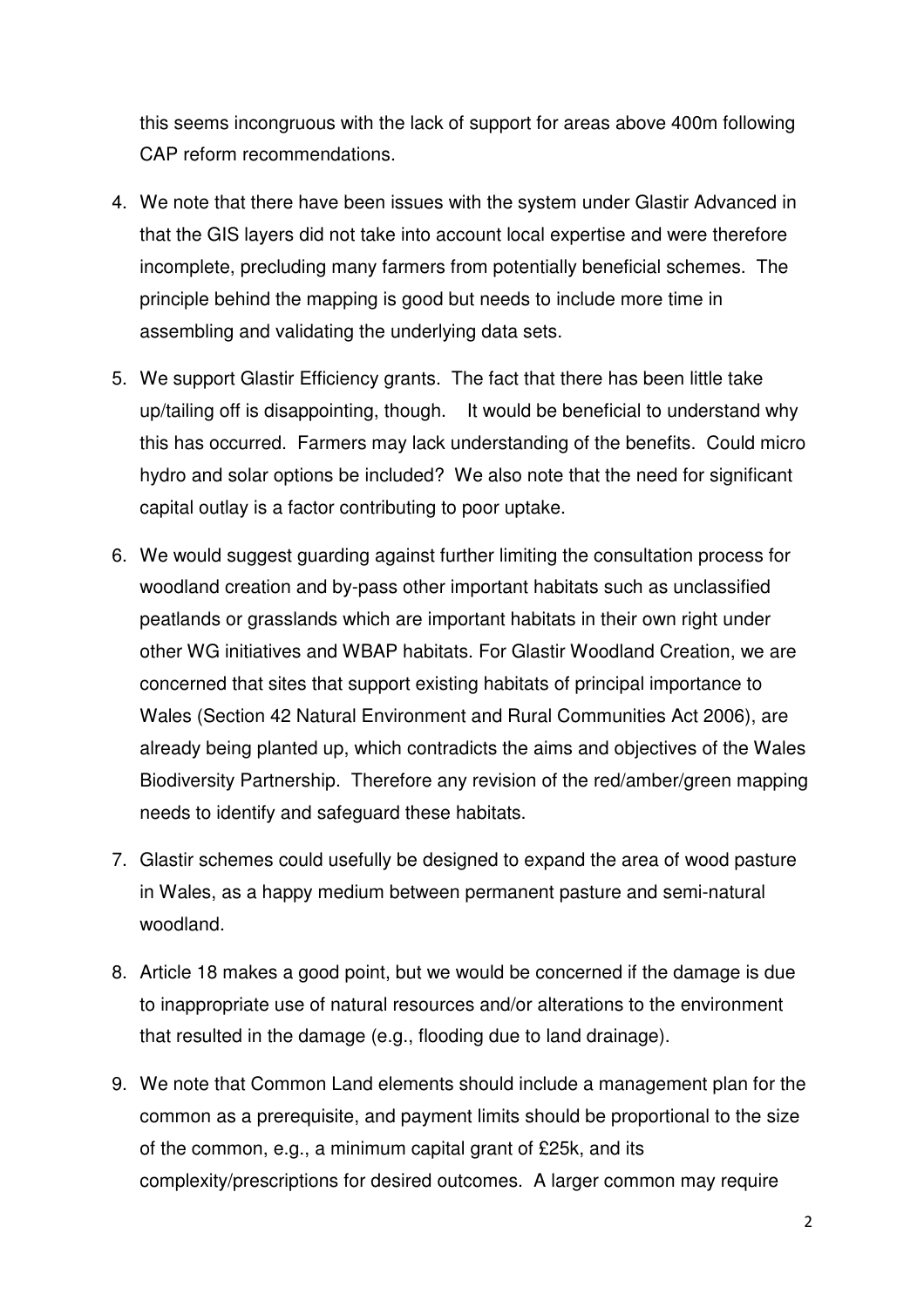more work and may be able to deliver wider benefits such as sustainable catchment management. We welcome the inclusion of a single scheme.

- 10. We acknowledge that assistance is required to generate better value agreements, but our concern is that the delivery mechanism could be streamlined. There should be a straight forward delivery mechanism.
- 11. Please note that the "innovative ways of working" cases referenced in the consultation document are borrowed from templates that were drawn up and delivered by NPAs. These include Common Land agreements and our input to the four Mynydd Du Glastir Commons Schemes, as examples. Our input has achieved significant added value for Contract Managers and commoners alike, which will lead to benefits for biodiversity and landscape. These observations further enforce the benefits of local input and stakeholder engagement.
- 12. We welcome the WG's intent to ready Glastir farmers to attract more investment from the private sector. Giving farmers more scope to attract private sector investment through demonstrating more innovation for achieving environmentally beneficial outcomes on the farm has long been supported by the National Park Authorities. We believe that a market-based approach will help the agencies to re-position themselves to offer the role of expert advice and facilitators. A prime example of this role has been demonstrated by Officers of Snowdonia National Park Authority in the expertise they have provided toward rhododendron management. This is the role that NPAs have and continue to play for farmers.
- 13. Commons have greatly benefited from the expertise and impartiality of Commons Development Officers, whom we believe have been fundamental to the successful level of Glastir Commons schemes started. We believe that this successful model demonstrates that face-to-face involvement is essential to building trust; online applications shouldn't be the only way forward.
- 14. If Contract Managers regularly share their good practice, this will ensure that the advice provided by individual Managers is consistent and maximises flexibility. It would also be of great benefit if they are encouraged to establish local liaison groups. The successful assistance that the National Park Authorities have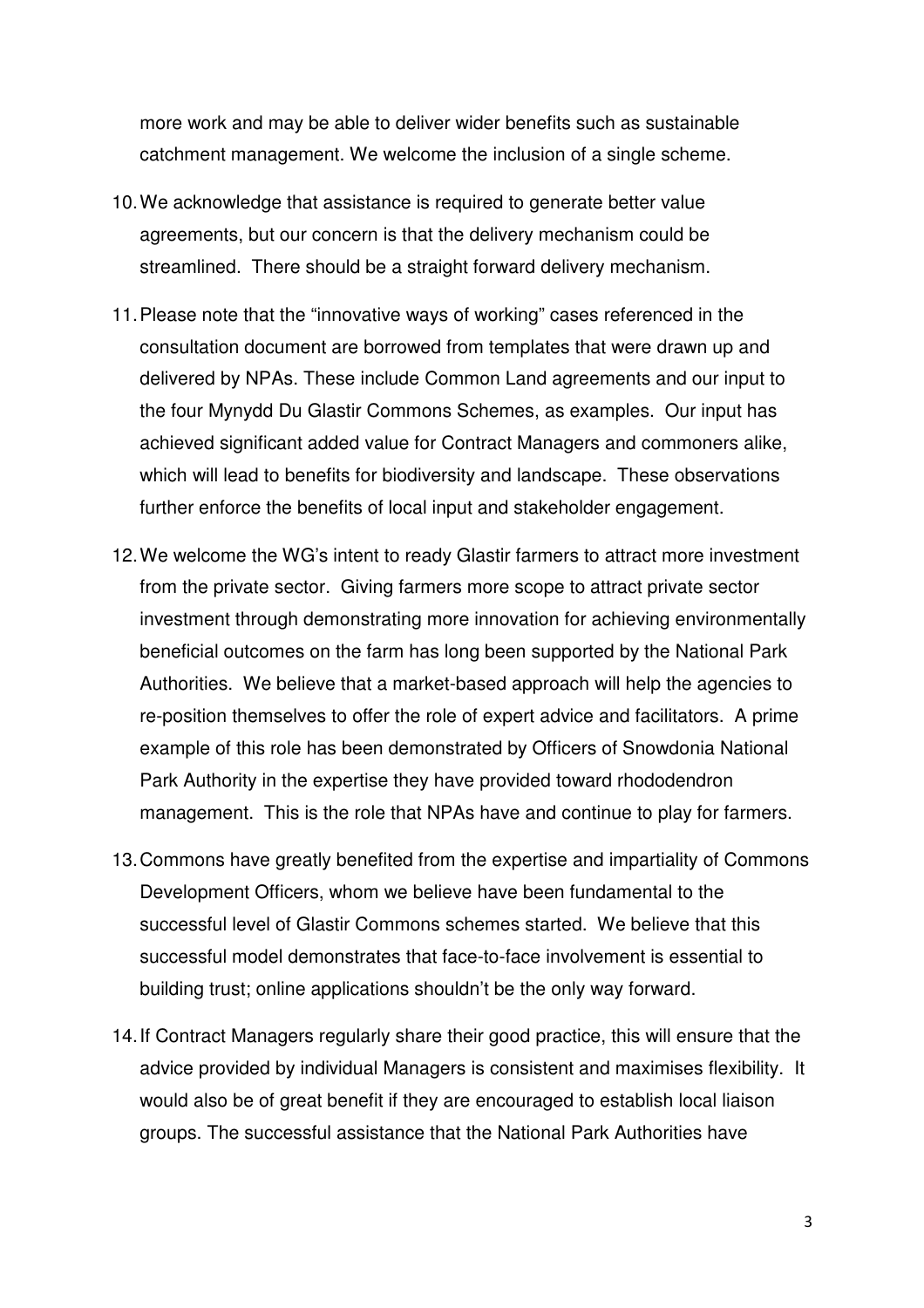provided to Glastir Contract Managers in helping to develop and finalise Glastir Advanced contracts, for example with the four Mynydd Du Glastir associations.

- 15. We welcome a more flexible approach to the content and scope of Glastir contracts, though we acknowledge that this will cause more administrative hurdles too.
- 16. Stating that "It is likely that, by next year over 60% of Welsh Common Land will be sustainably managed within the Glastir scheme," is likely to be an overstatement of what will be achieved. Only through surveillance and monitoring, i.e., hindsight, will we know if the land has been sustainably managed. Of the 181 Common Schemes achieved by the end of 2014, only 32 of these will be under Glastir Advanced; so sustainable outcomes are a way off.

#### **Other General Comments**

#### **Access:**

- 17. There is limited discussion of access, access provision, permissive access, Local Access Forums (LAFs), and related issues. Greater emphasis could be given within the `Glastir Advanced` to improve access provision (including existing PROW), especially targeting access within designated areas and areas of higher recreational value. It would be useful, as well, to have maps of farms that have entered the scheme (not landownership details but just maps) to enable public rights of way officers to check that entrants are complying with their obligation to ensure that public rights of way are accessible.
- 18. The reliance solely upon Local Access Forums (LAF) to approve detailed permissive access opportunities has proved problematic as it is considered that LAFs, whilst being important contributors in terms of both democratic involvement and the principles, do not have the detailed knowledge or flexibility to input effectively and efficiently.
- 19. Local Authority and National Park Authority Rights of Way (ROW) managers are in a good position to assist with Glastir permissive access opportunities.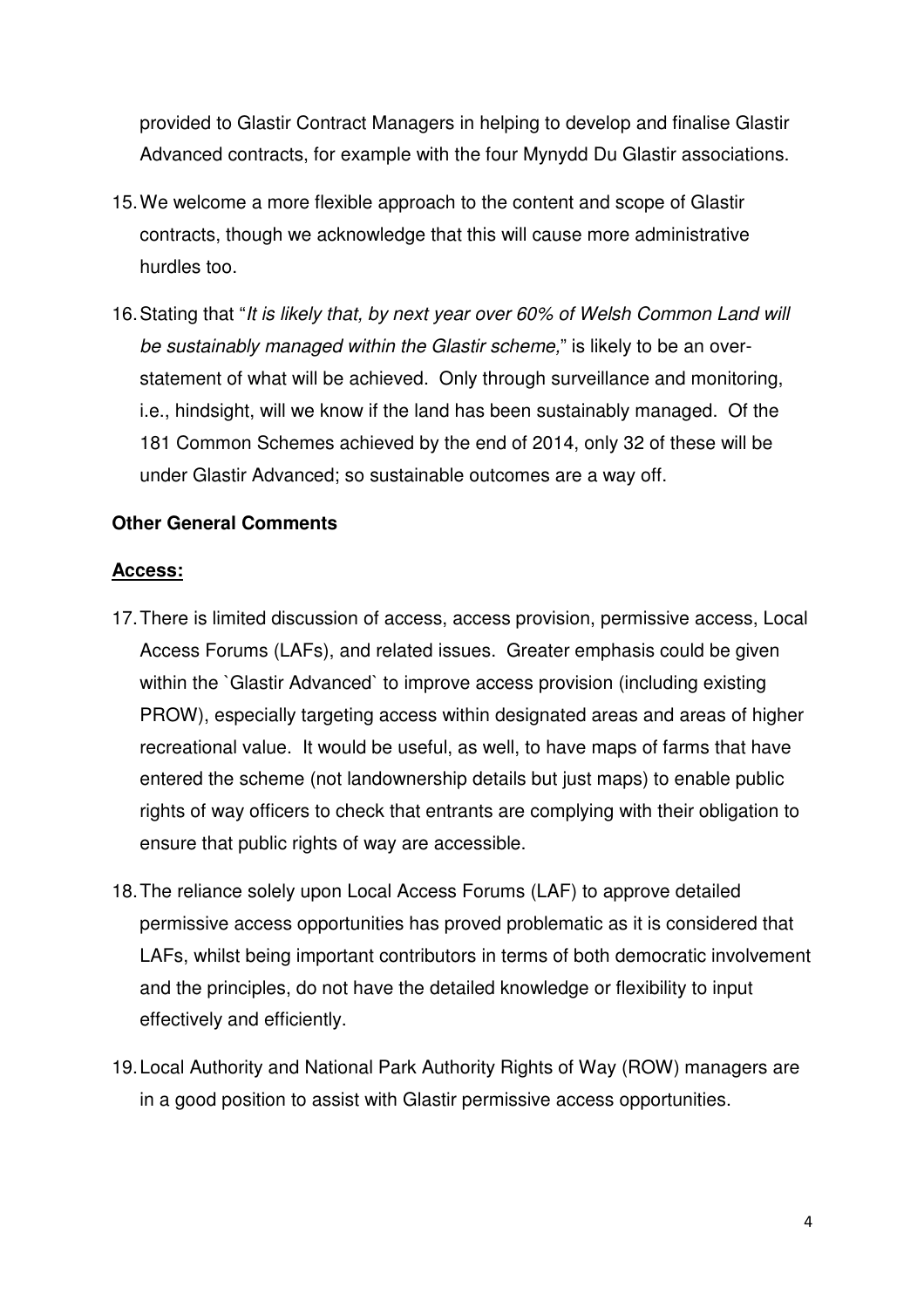20. Essentially it is important to include NPA ROW officers in Glastir consultations because of their local knowledge and ability to respond in a timely fashion. LAFs meet too infrequently.

#### **Historic Environment:**

- 21. The historic environment does not seem to have been given due consideration, especially when compared to other outcomes such as biodiversity, carbon capture, water quality, etc. The historic environment does not seem to be included in discussions of, for example, stocking levels in the uplands, use of mixed grazing in the uplands, bracken control, and in relation to the common scheme. Upland commons are places where archaeological and other historic environment remains have survived well, thanks to centuries of low impact management regimes. Nevertheless, land management processes, particularly in uplands, such as tree planting, drainage, flooding, grazing, burning, while providing seemingly positive outcomes can also be extremely detrimental to our cultural and historic landscapes. Natural processes also provoke change, both desirable and undesirable.
- 22. Upland commons are so rich in heritage assets they could almost be considered as historic landscapes in their own right. It is worth remembering that the historic environment is the canvas upon which all development both benign and malign has impacted since the last ice age. It is finite and irreplaceable.

#### **Targeted Glastir Consultation Questions and Responses**:

# **Q1: Do you agree with the Welsh Governments' proposals for rationalising the framework of agri-environment support under the next RDP?**

- 23. We welcome greater flexibility in the context of the previous comments.
- 24. We welcome additional advice as outlined in Appendix 2, though it might be useful to train up members of farming unions and utilise existing advocates from the farming community who have been through the process and can act as local advisors. Giving contract officers more flexibility and ensuring they are consistent in their advice is important.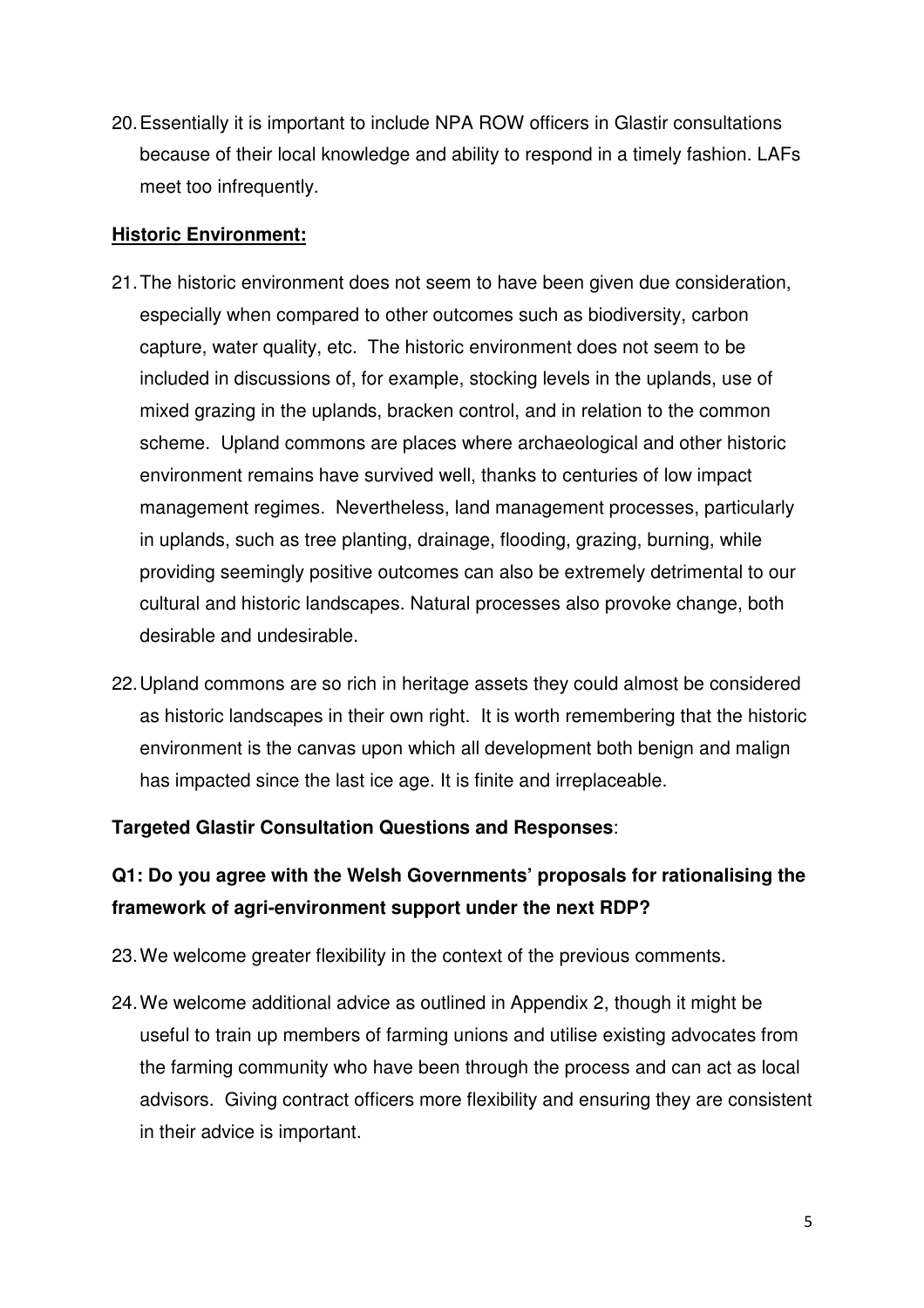- 25. We strongly support inclusion of cooperative schemes, though the implementation will need to be thought through in great detail given variations in social and cultural dynamics locally.
- 26. We believe that in the current climate and with fiscal constraints, this approach poses a good way forward to target higher value natural resources. However we urge that care is taken to ensure that negative outcomes are guarded against with the removal of basic level agreements. Compliance with basic requirements should be guaranteed before applicants are allowed entry to the proposed new Advanced agreements.
- 27. With respect to 3.1.2 Common Land element, consideration needs to be given to assisting boundary repair works to be undertaken. Boundaries are one of the key issues facing common land management causing mismanagement and neglect and increased tension between commoners and land owners; they are vital in terms of landscape value. It would empower commoners to repair boundaries where private land owners have no interest in maintaining stock-proof boundaries.
- 28. We recommend that, in line with Article 35 of the Rural Development Regulation, Commons Development Officers consider offering advice to associations on registering for charitable status or forming social enterprises to drive and set objectives for their work in future. WG is in effect asking of Commoners/Graziers Associations is to become project managers. However, this is not an obvious skillset for them, whereas taking the charitable or social enterprise route would introduce this approach as part of the necessary business planning process. Given our successful track records through our Sustainable Development Funds, National Park Authorities would be willing to assist with this work.

# **Q2: Do you agree with Welsh Government's proposals to improve engagement with land managers under the next RDP?**

29. In principle we agree with 3.3.2, though it is not clear what evidence is available that biodiversity gain and/or ecosystem services are being improved.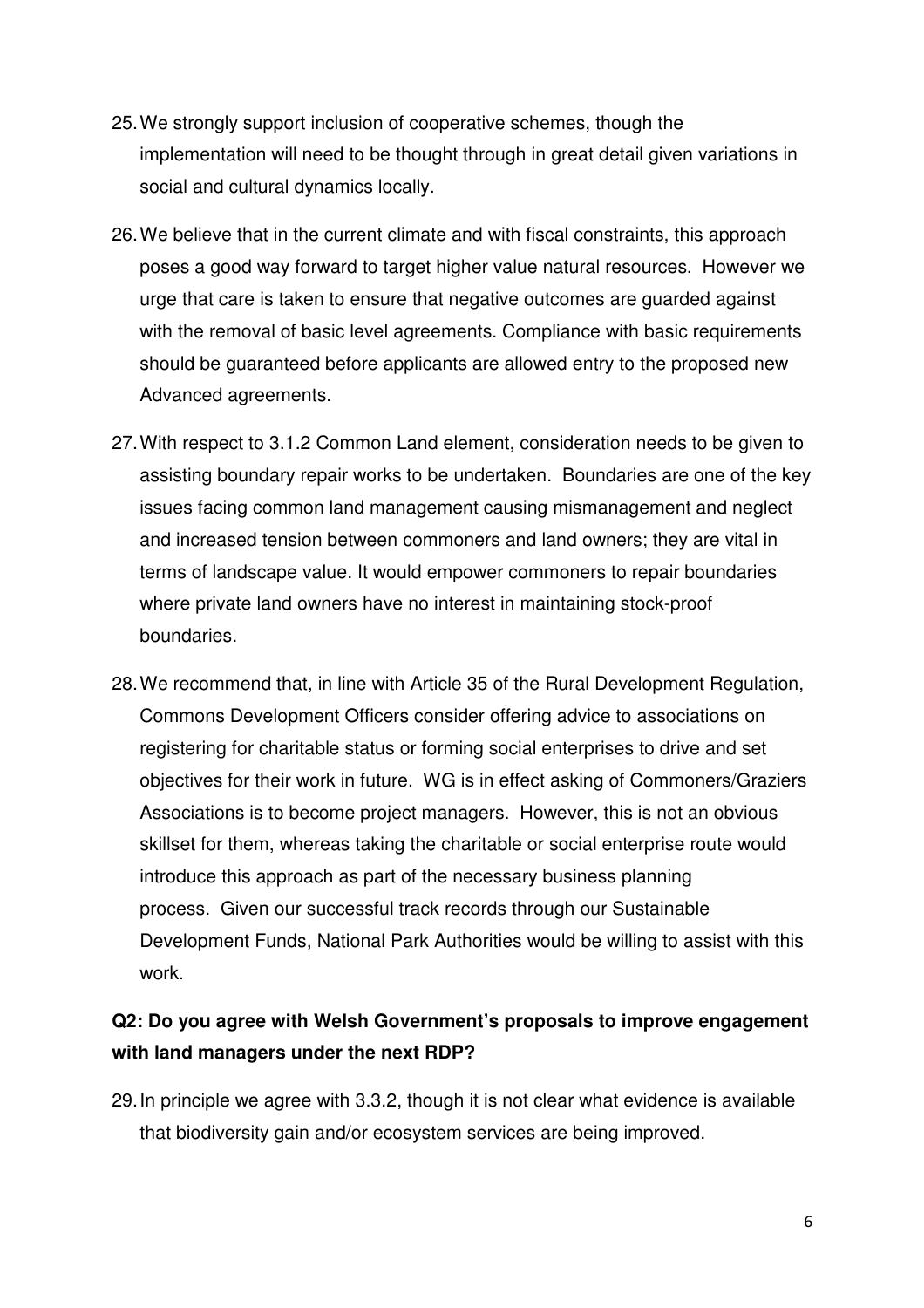- 30. We also welcome the idea of simplifying the scheme and limiting options to those that provide significant environmental benefit. We believe the key to success is that WG engages with land managers in a clear, concise and effective manner. We welcome the introduction of local facilitators; this is an excellent idea. It can be developed so that the facilitators are 'grown' from within the farming profession under the Green Growth agenda. This might also read across to skills development under the RDP and under the £6M Nature Recovery Fund.
- 31. In Section 3.2 the current advice and support proposal appears complex. We believe that a project officer structure would be easier to administer and manage and be clearer for end users.
- 32. 3.2.2 and 3.2.3 We welcome the use of new technology, however this is not suitable to all bearing in mind lack of broadband coverage in several rural areas, Spam mail filters, black spots in mobile reception and the age of client base and understanding of communications. Access to broadband and technical proficiency issues within rural communities have been identified by NPAs and other local authorities throughout Wales. If it is the only system, then unfortunately it will reach a limited audience.
- 33. Interactive applications can be developed, but in a phased manner to ensure availability for all customers and that the equipment required is freely available locally to overcome some of the above issues. With several divisional offices being closed people with no broadband/computer access will be disadvantaged, having to drive significant distances to make applications; this would also be detrimental to the effort to increase uptake. Further, online applications would need to be supplemented by ground-truthing. There is therefore a risk that online applications will lead to a decline in the necessary skills held by Contract Managers to develop effective contracts if they rely solely on online applications; and the quality of applications, and outcomes thereof, will not be guaranteed.
- 34. 3.2.4 Landscape co-operation projects are welcomed approaches. We suggest that the NPAs are a suitable and eligible delivery mechanism for these.

# **Q3: Do you agree with the Welsh Government's proposals for future implementation of the Glastir Entry scheme under the next plan?**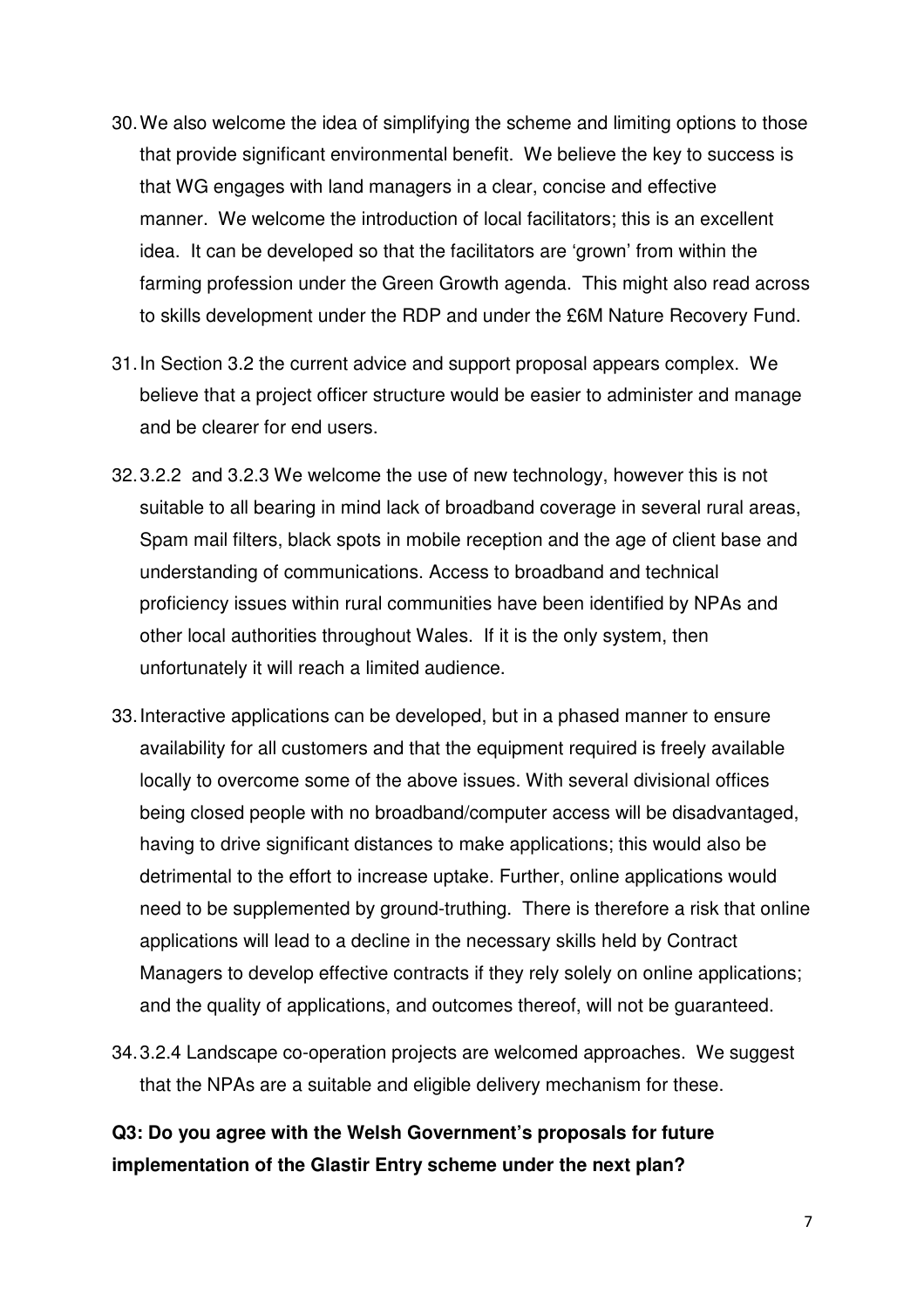- 35. We accept that financial limitations may regulate availability and that there is a need to prioritise. We request that landscape quality be included as an important weighing factor in the scoring.
- 36. It may be possible to add an even higher tier of Glastir above Advanced, e.g., a business incubation loan to those farm businesses/co-operative farm partnerships, that develop a market-facing business plan. This would enable those farms to move away from the Glastir Entry payment as they graduate onto the market-led phase of the contract. They would need to have 'earned their stripes' through Entry and/or Advanced first however. This might also provide an incentive to farm businesses to avoid treating Glastir Entry as top-up income by giving them a trajectory to aim for.
- 37. When considering the removal of certain options that have had poor take up, we recommend running a prior audit to ensure that the reasons for poor take up are not linked to unrealistic payments.
- 38. We recommend that the WG considers hosting annual regional seminars or conferences for Glastir farm businesses, to give them a forum to share ideas and best practice and to celebrate their achievements.
- 39. We recommend that any prioritisation for the Entry scheme takes its lead from the area-based approach being developed under the Environment Bill. Prioritisation of schemes should include those that are best placed to deliver environmental benefits and geographic considerations, not "or".

### **Q4: What are your views on the Welsh Government's proposals for supporting capital investments under the next plan?**

- 40. Dry stone walling, pollinator action, invasive species control, hedgerow planting, pond creation, etc. are all key elements of sustainable resource management. Glastir would benefit greatly from their inclusion. We welcome the addition of a small grant scheme to support this and support the inclusion of a cap on grants.
- 41. We strongly welcome the single modernisation support scheme to young farmers and new entrants.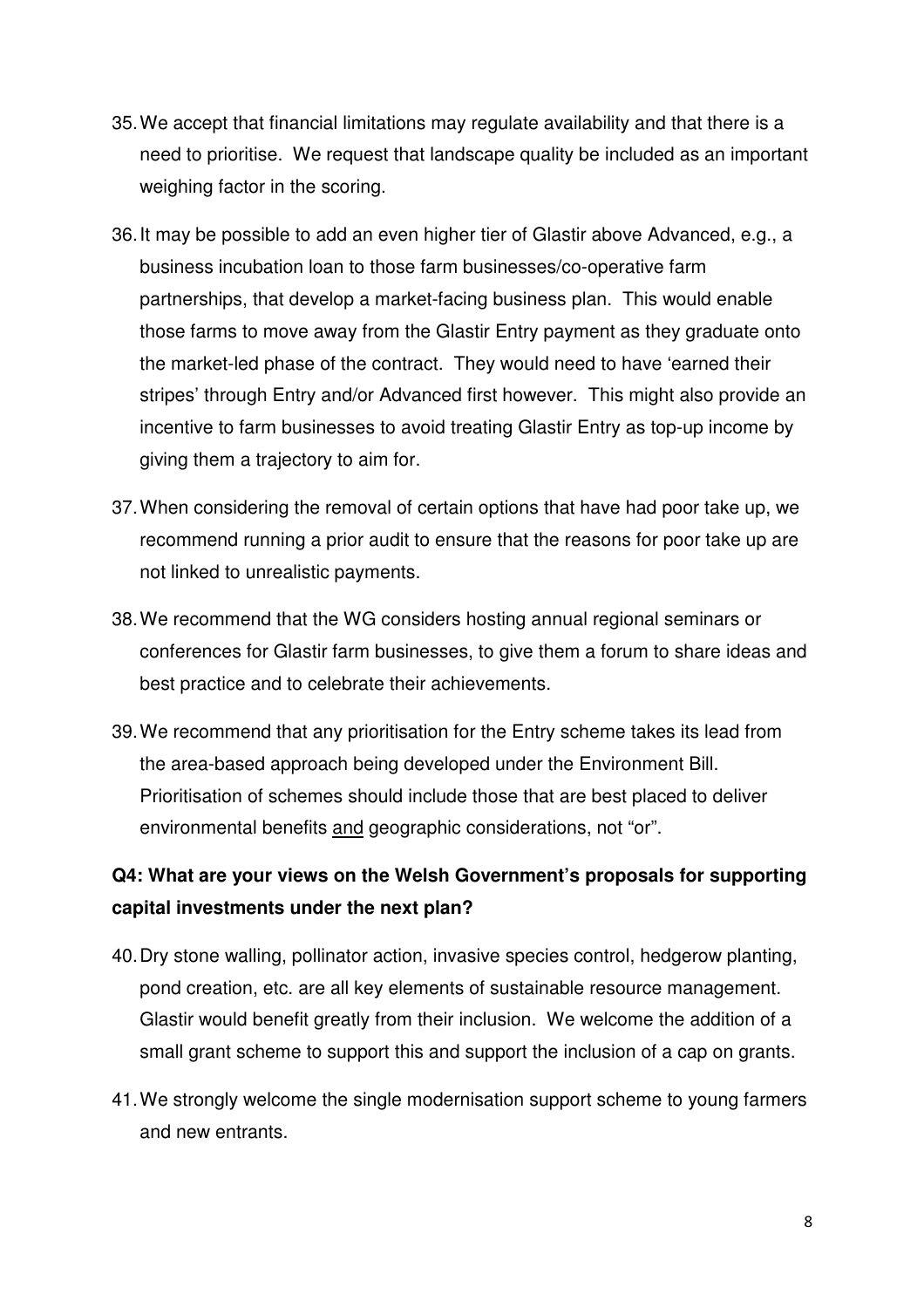- 42. We welcome the small grants scheme for small woodland and scattered trees and recommend that this is extended to include wood pasture.
- 43. We recommend that Glastir Advanced supports the maintenance of dry stone walls and hill walls/fences. These features are principal components of the landscape in many places in Wales, but they lack sufficient investment for their long term maintenance. If included in the scheme, Glastir Advanced would offer the only likely source of investment for their repair and maintenance.

### **Q5: What are your views on Welsh Government's proposals for supporting sustainable uplands through agri-environment measures?**

- 44. We support the principles proposed in Section 5 as key first steps to address issues of sustainable uplands.
- 45. We support mechanisms to encourage mixed grazing in the uplands for the reasons described and recognise the difficulties and practicalities of grazing cattle and ponies on the hill.
- 46. We welcome policies to control bracken through mixed grazing and other mechanisms.
- 47. We strongly support additional prioritised targets for moorland and farmland above 400m, particularly with the loss of Pillar 1 support. This element is particularly important in BBNP and SNP and across Mid-Wales. This should apply to common land and land which is not common land.
- 48. We welcome all opportunities that will deliver National Park purposes and improve the condition of features within National Parks. However we have some concerns in about the suitability of works in some circumstances. Issues that need to be addressed are whether they are the most needed works to be undertaken and if they are in strategic locations (e.g., walls and invasive species). We welcome the move to support infrastructure to assist large animal handling in the uplands, but this will need to be done sensitively in high landscape value areas. Excessive/inappropriate fencing and obstructions to access and the visual impact need to be avoided, particularly within the historic landscape. We also welcome flexibility in seasonal adjustments to grazing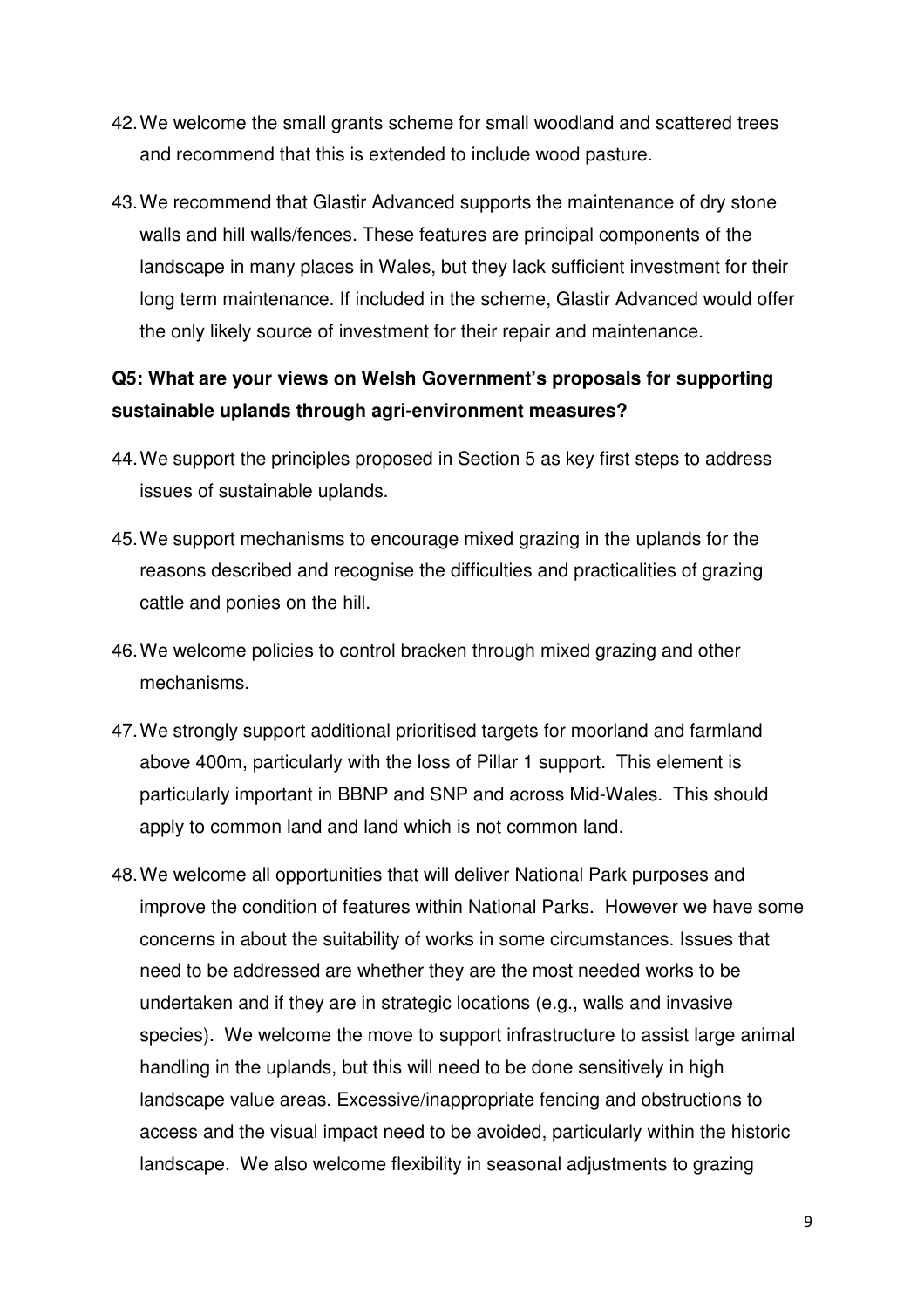regimes. We would welcome receipt of further detail of quality control of materials, species choice, and workmanship associated with these prescriptions.

- 49. Through the RDP and in partnership with food retailers, there is a significant opportunity for WG to promote aims to eliminate food waste, especially the disposal of perfectly edible farm produce that never makes it to the supermarket shelves.
- 50. We are, however, concerned by the argument in section 3.5.1 that agrienvironment schemes have led to undergrazing in some upland situations. Experience gained by the three Welsh Nationa Park Authorities indicates that reasons for undergrazing in the uplands are linked directly to the plethora of drivers affecting hill farming; agri-environment schemes have played only a very minor role in this, if any. This certainly is not the reason for a decline in livestock in the hills of the Brecon Beacons National Park for example, where, until the advent of the Glastir Commons Scheme, there were no agri-environment schemes operating in the uplands, yet livestock numbers have fallen dramatically nonetheless.
- 51. As an example of the complex drivers that affect hill farming, the hill ewe reproduction rate is now significantly higher than 100%, closer to 150% or 200%. For a hill farmer, this may be as much a negative as a positive because with limited in-by land to graze the additional lambs on, this forces the farmer to buy-in feed or to push additional ewes onto the hill/common, to the detriment of the hill vegetation and the farmer's profit margins. A more fecund ewe, producing more and larger lambs (from a cross-bred animal), means potentially better returns at market, but this is also likely to produce an animal less suited to the hill. Additionally, with an increasingly cosmopolitan and ethnically mixed market to sell to, tastes and demands are changing, which may or may not militate against the hill lamb. This is just a simple example.
- 52. Therefore we request that the WG to be cautious when stating that it "wishes to maintain farming in the uplands and grazing area." Now is an opportune time to reflect on what can be sustainably achieved in the uplands of Wales during the next 50 years.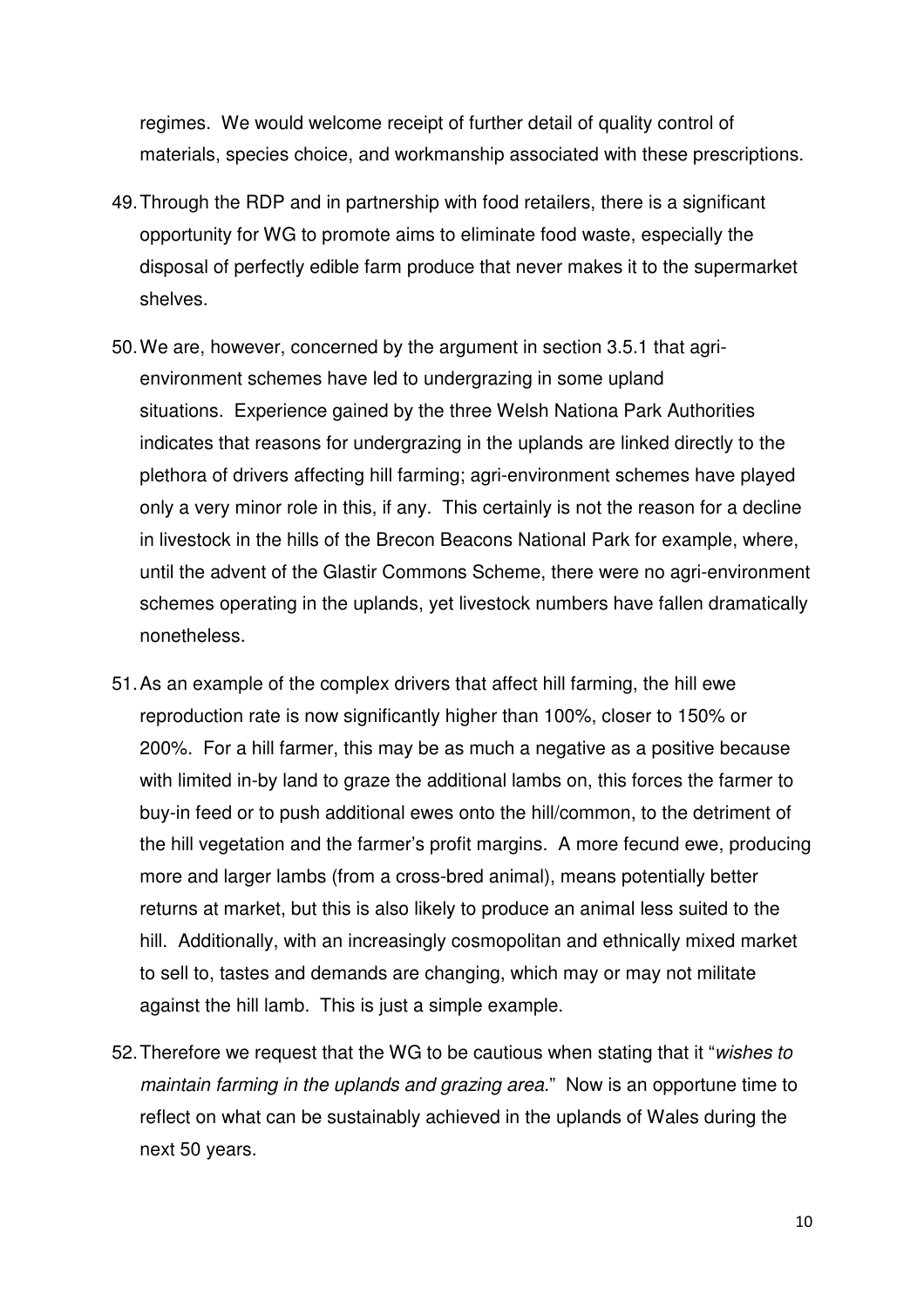- 53. The low Pillar 1 payment for farms above 400m may serve as a disincentive to carry on farming, with the risk that former small family farms are amalgamated into larger, less sympathetic lowland units, who are then subsequently offered agri-environment incentives to emulate the farming practices of the small family farm they've just bought.
- 54. We recommend that through a combination of Glastir and the RDP, farms above 400m are offered the opportunity to become, through the development and implementation of a suitable (and RDP-accredited) farm business plan, "high nature value farms", who are offered their own support network through the RDP, including incentives to young farmers and new entrants to take this route.
- 55. A shepherding option could be introduced for Glastir Advanced; aiming to support mixed grazing to the uplands needs more eyes and ears on the ground and this can be achieved through shepherding. This might also be a viable option for a new entrant.
- 56. The potential risks associated with bovine TB are likely to act as a disincentive for mixed grazing options. If it was not for this restriction, flying herds might be an option to pursue, particularly where farmers are not willing to invest in their own cattle but would see the benefits from applying cattle grazing to rough vegetation for a period. It may be worth exploring these options further in light of the associated risks.
- 57. Bracken has not developed on the hills in response to historic undergrazing. It has developed in response to a change in grazing pressure, i.e., the historic shift away from mixed grazing and mutton flocks to single species grazing, i.e., ewe flocks. This has led to larger numbers of smaller animals, ewes, that are not physically capable of tackling or moving through a range of tougher vegetation, be it bracken or *Molinia*. The historically heavy grazing pressure exerted by large ewe flocks has created sheep walks that have encouraged bracken to move, phalanx style, up the hills, using the horizontal sheep walks as 'staging posts' for rhizomes to push past.
- 58. The mechanical cutting and crushing of bracken is unfeasible on steep side slopes such as those in the Snowdonia and the Brecon Beacons for example. In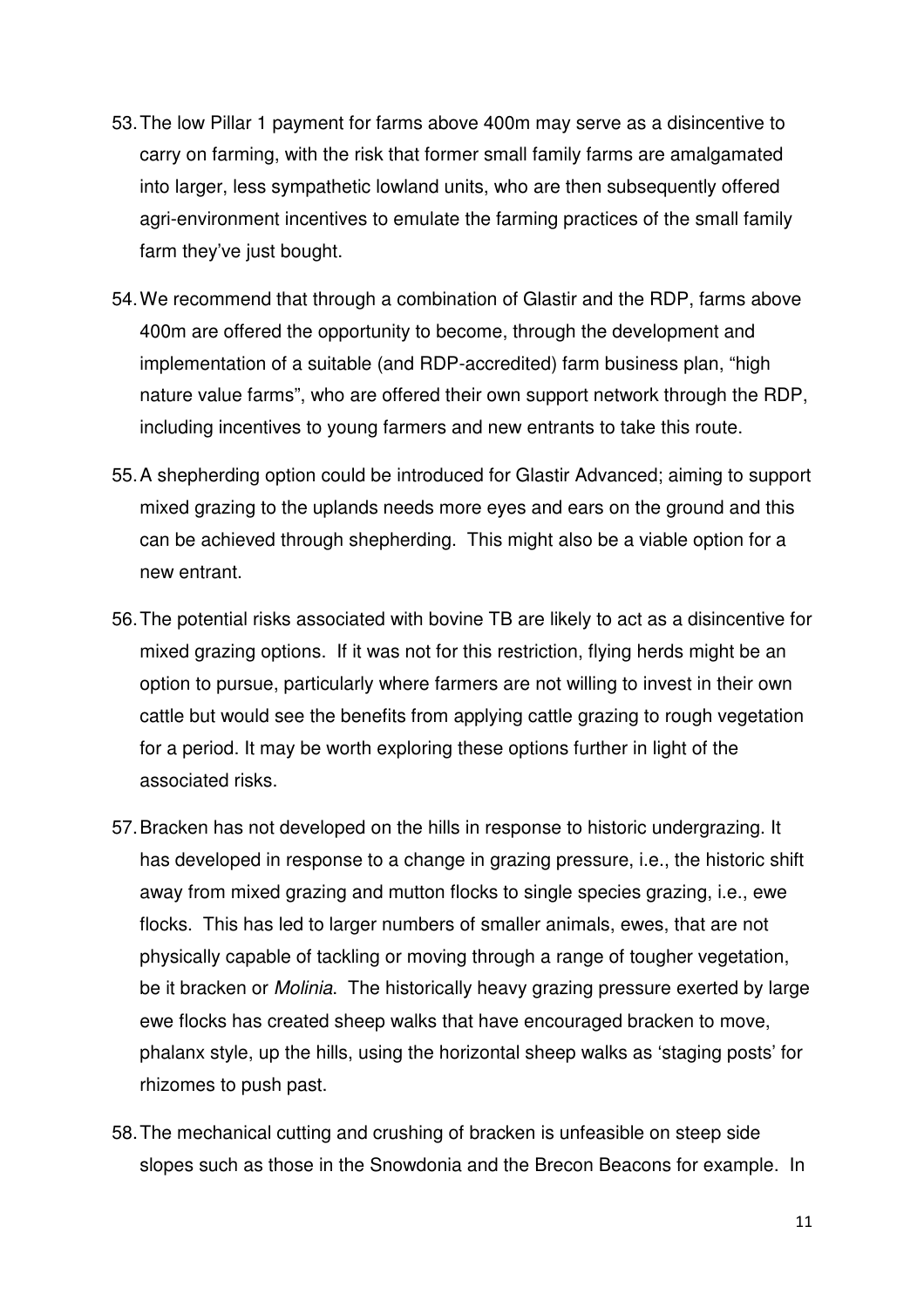these areas, the best successes have been achieved through the application of Azulox, by aerial spraying and follow-up knapsack or lance spraying. Crushing and cutting is suitable for flat ground or gentle slopes and of course several associations still harvest bracken for winter bedding.

# **Q6: What are your views on the Welsh Government's proposals to support woodland management and creation under the next RDP?**

- 59. We welcome the policies to support woodland management and creation, but not at the expense of other, priority habitats across Wales. The consultation process should retain formal consultation and be more inclusive of key organisations and landowners. Those with local knowledge who understand the constraints that may be particular to a given area will provide value added.
- 60. Additional support through grants and advice for woodland creation and management should focus on the appropriate management of native broadleaf trees which, if managed appropriately, could produce significant natural resources as well as long term forest products promoting Welsh character (e.g., Welsh oak products).
- 61. The Red/Amber/Green map has worked well for the Brecon Beacons National Park and has limited the volume of consultations received by the Authority. We recommend that whilst reviewing the RAG map, the WG would benefit from the help of the Wales Biodiversity Partnership and PONT (the Welsh Grazing Advice Partnership) to develop a parallel offer for sites, such as local grazing schemes, where woodland creation is not suitable owing to the presence of other S42 habitats (and S42 species) there.
- 62. We strongly recommend that prior to the approval of a Glastir Woodland Creation scheme, every site is surveyed properly in order to identify whether or not it supports S42 habitats and species. This should be a minimum requirement, paid for through an initial "site suitability survey" grant prior to the submission of a full application.
- 63. We recommend that the WG investigates the potential economic and ecological performance of newly created wood pasture, as well as ffridd/coedcae, including carbon sequestration, water infiltration, landscape and biodiversity improvements.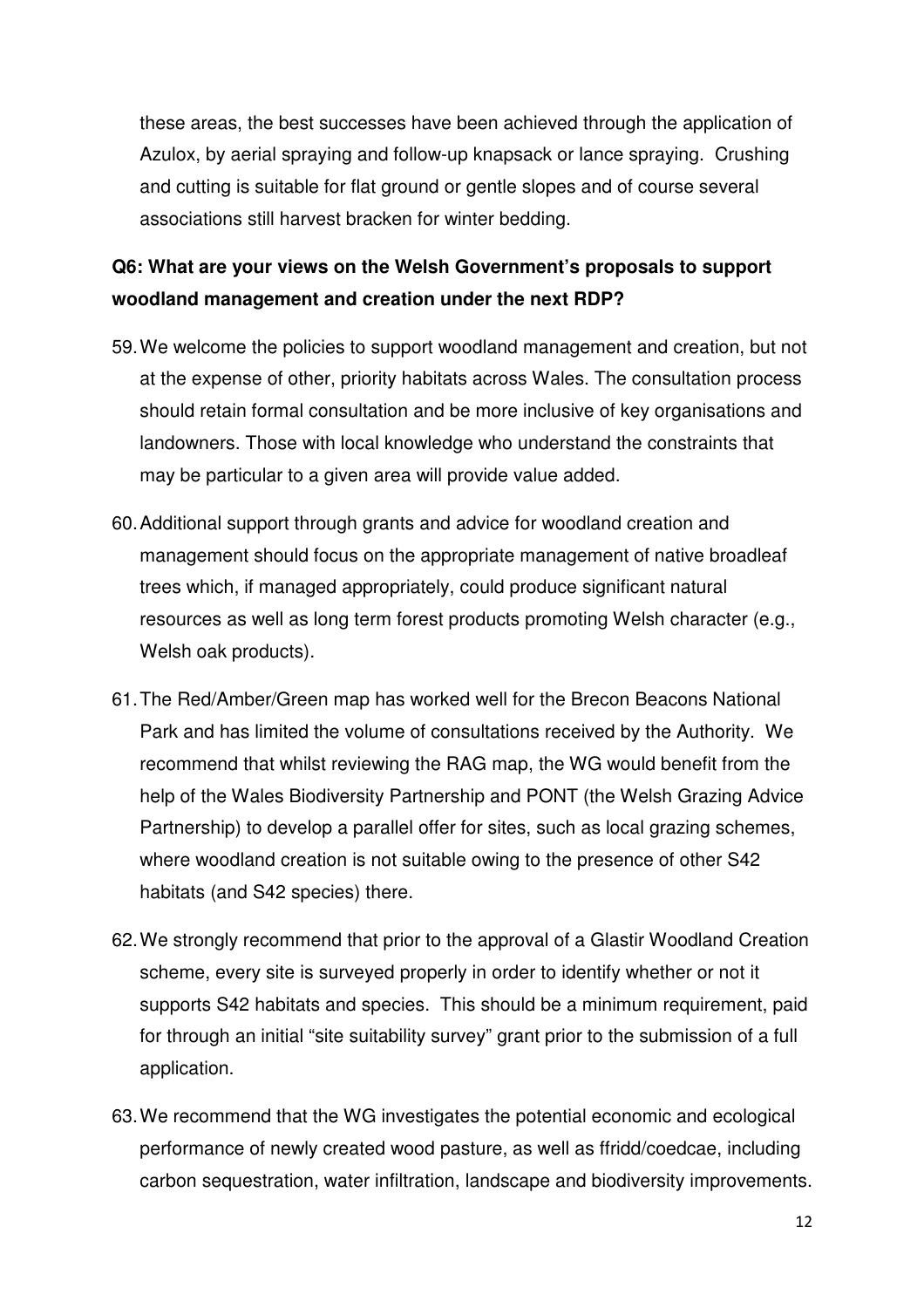- 64. Our understanding is that woodland creation requires the following in National Park areas:
	- a. Formal consultation only if EIA threshold is met (2ha in NPs and within 300m of sensitive areas)
	- b. No RPW register only NRW EIA register
	- c. UKFS standards have to be met
	- d. Revised opportunities map with green areas only identified with presumption for woodland creation in these areas
	- e. EIA rules still apply in these green areas
	- f. Glastir scheme rules require all relevant biodiversity and habitat protection issues to be considered in scheme design.

65. Given these requirements, we offer the following comments:

- a. As yet it is unclear how the Woodland Opportunities map will be revised. Accuracy of boundaries and in National Parks the ability to take account of landscape or not, is a major issue.
- b. The EIA process has to date had little impact on habitat loss. Enforcement has also been a problem when land use change has occurred without consent. Our concern is that with the focus for consultation being the requirement for an EIA, a process that has cost and time implications, there is no incentive to engage. With a 2 hectare threshold in NPs it is possible that landowners will effectively be encouraged to undertake small plantings without grant support or consent on sensitive areas. These areas might not be easily observed until detrimental changes have occurred. The temptation to plant trees on land that appears less useful could lead to further habitat mosaic losses. We are therefore concerned that piecemeal loss will continue to occur, driven by a WG scheme.
- c. Whilst the Glastir scheme is designed to avoid damage to existing biodiversity and habitats, this depends on the knowledge, especially local knowledge, of the Glastir Officers involved. Of repeated concern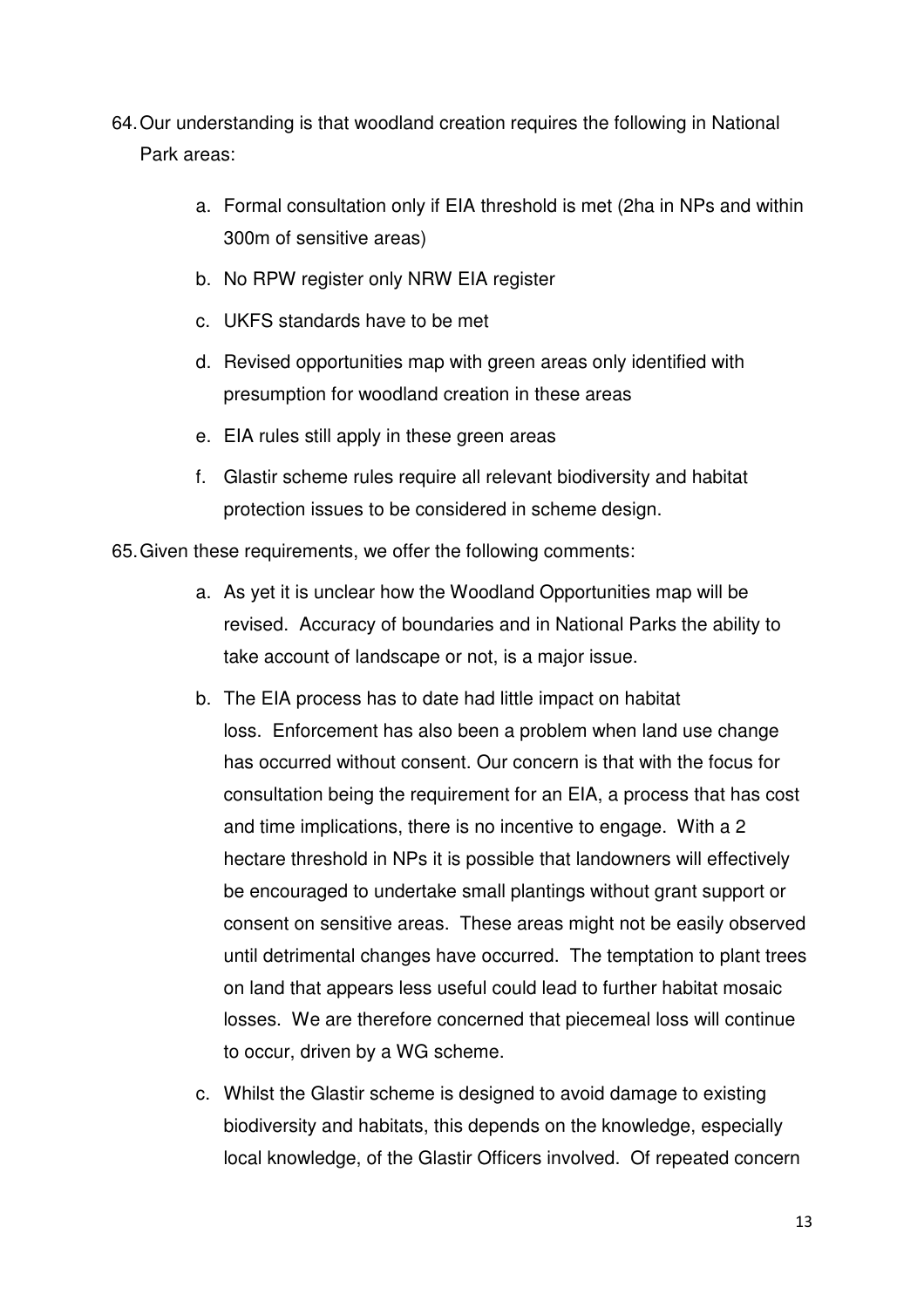has been the consideration of the land put forward in isolation, without a broader overview of the habitats and biodiversity of adjacent land and within the wider landscape. As National Park Authorities we work at both a landscape and local level with habitat networks very much at the core of our work. It is this aspect that we would bring to the table in any consultation, local knowledge that takes time and continuity to build up. As yet we do not have the confidence in the current set up to ensure that we will get a good enough understanding of the processes at work on the ground that may be impacted by any proposals for new planting without any informal or formal consultation.

- d. Loss of the public register except for EIAs is not generally a problem. However it is extremely useful to have access to information on felling or planting, especially where this is consented. We regularly get calls from people concerned about changes that affect the National Park. Access to the countryside comes with concern for the countryside and change of any sort within our special areas gives rise to concern. Unless there is some form of notification/register whether with consultation or not we are not able to respond to these concerns and therefore not necessarily perceived as doing our job as a National Park Authority. If we know where something is going on with consent we can also know where something is going on without consent. There needs to be some access to information on Glastir schemes, however this might be presented. To date it has been difficult to share Glastir information at any level and we believe this is to the detriment of both habitats and the biodiversity that these support.
- e. If UKFS are met then this should be tied in to a certification process.
- 66. The above points could easily be addressed and must be if this option is implemented. Additonally:
	- a. The Woodland Opportunities map needs to be a work in progress and will require updating as our knowledge develops.
	- b. Any loopholes need to be guarded against.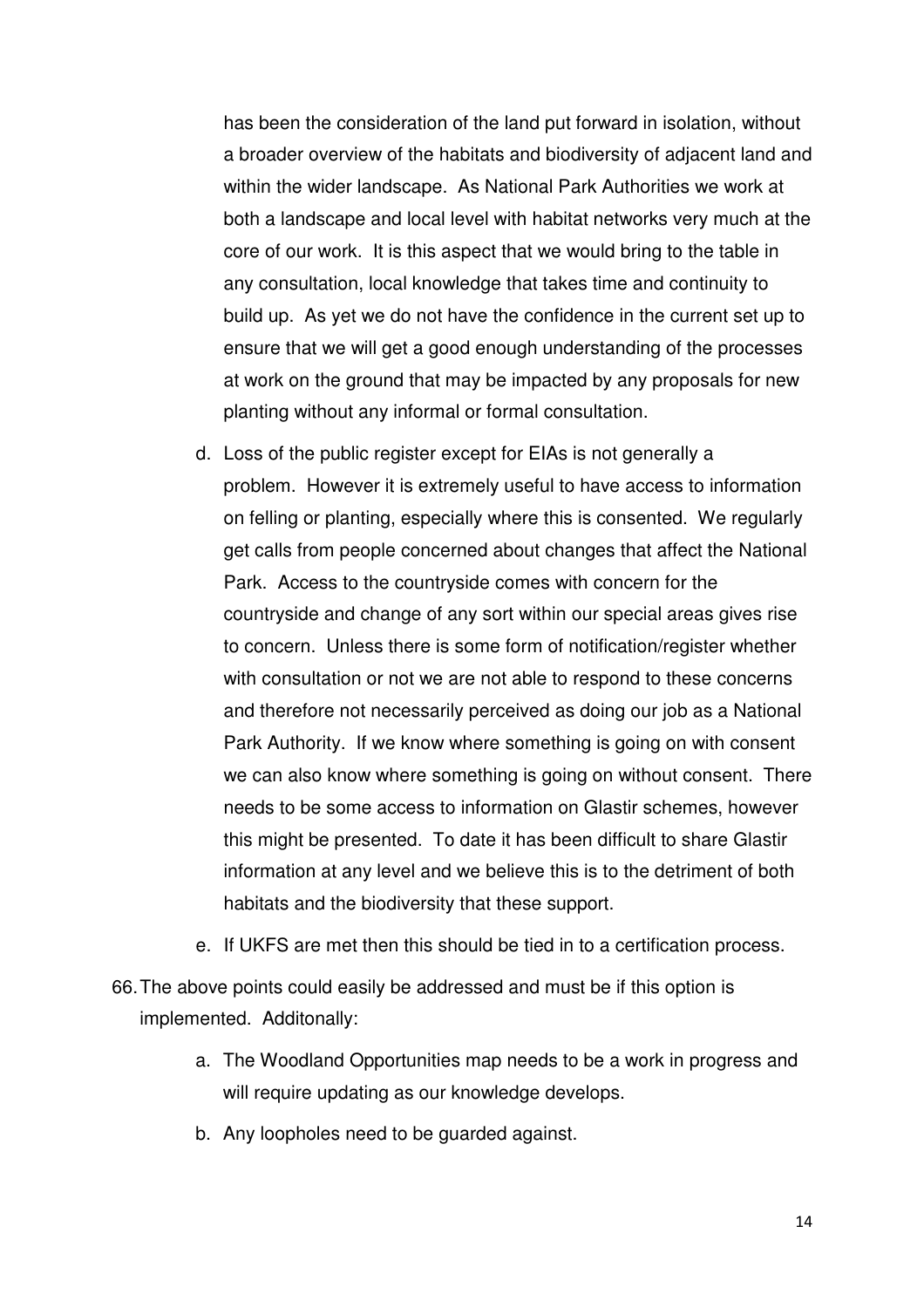- c. Both NRW and RPW staff should work closely with those with local knowledge and take account of landscape issues in National Park areas.
- d. All schemes should be recorded on an accessible database. This shared knowledge should help all those delivering any form of countryside activity, from footpaths to Management Agreements.

### **Q7: What are your views on the Welsh Governments' proposals to improve targeted interventions under the next RDP?**

- 67. 3.7.1 We support initiatives to evaluate working guidance given to contract managers and other policies which give contract managers flexibility in delivering optimum benefits for farmers and the environment.
- 68. 3.7.2 We recognise the inherent problems associated with GIS layers containing broad scale data. This has been encountered on land holdings within the National Parks. We support efforts to refine and update data layers which should include a broader suite of organisations with the local knowledge and expertise. However, improvement to the data layers should be undertaken rather than removing layers completely from consideration as many of these layers may pertain to significant natural, cultural and economic resources—i.e, key ecosystem services.
- 69. We would also like to suggest that landowners need to be targeted. For example, with Marsh Fritillary or Southern Damselfly, it is highly unlikely that landowners in a potentially suitable area will apply to the scheme. Equally we are encountering farmers who have apparently been told that grazing their marshy grassland will benefit Marsh Fritillary even where there is no possibility that this will happen. Similarly, the inadequacy of the information layers is creating a situation where important opportunities are being missed as Glastir officers do not have the relevant information to hand. This is where information fed in at a local level would be of benefit, with Contract Officers having the confidence to accommodate third party input from expert groups.
- 70. We welcome the addition of a part-farm scheme and the pilot of a habitat network approach. Considering the influence, experience and contacts that we have